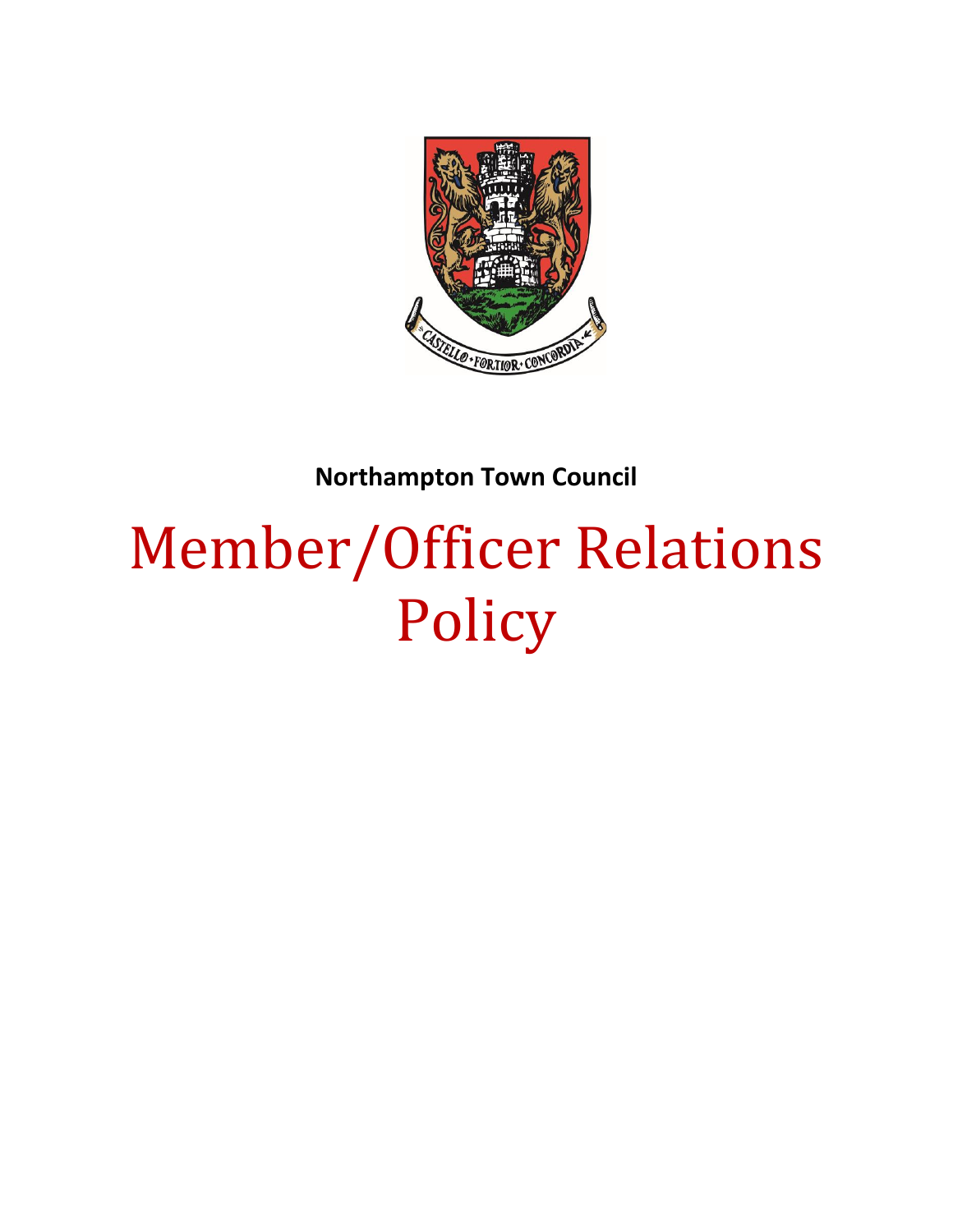# **CONTENTS:**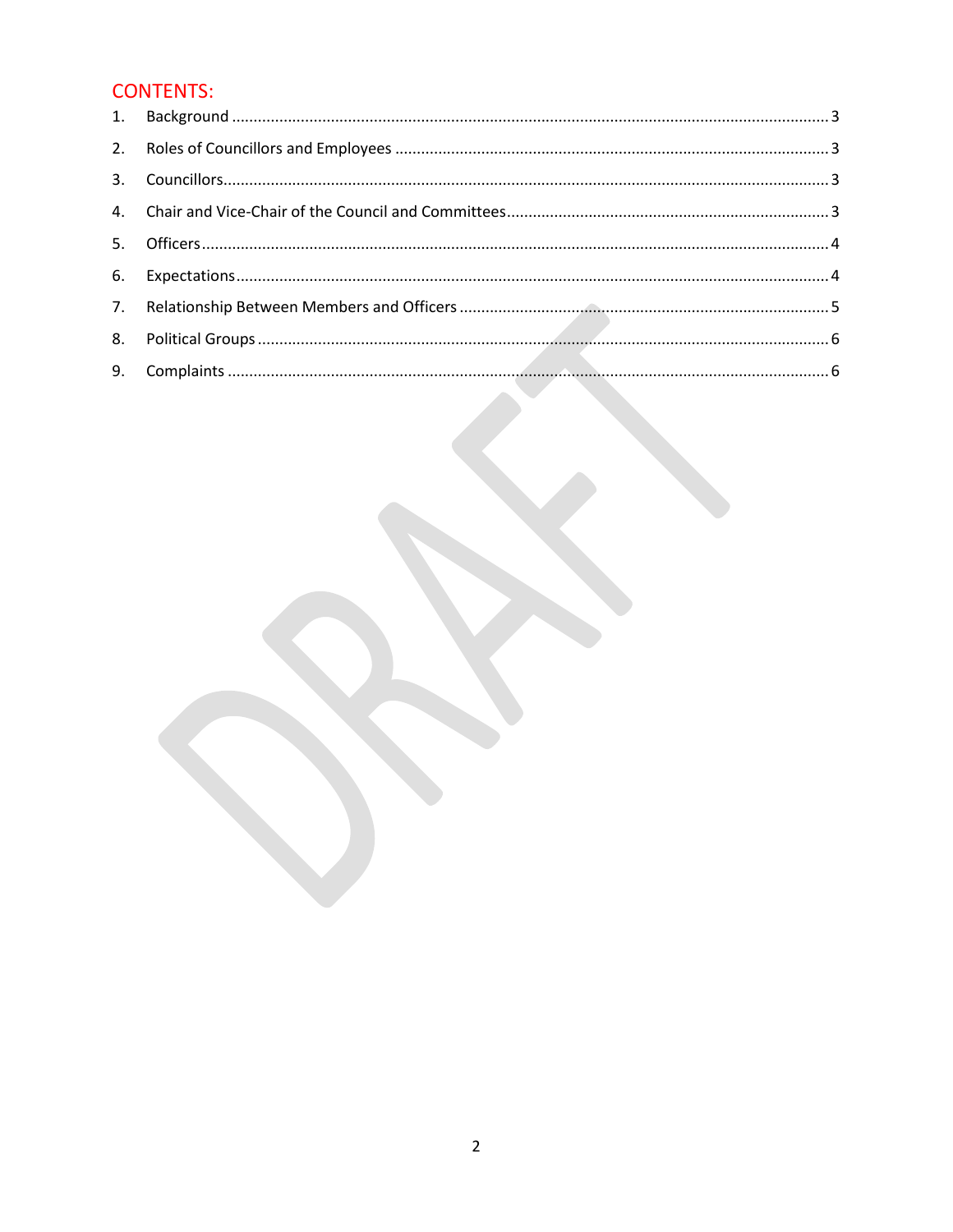#### <span id="page-2-0"></span>1. Background

1.1.This protocol is intended to assist Councillors and employees in approaching some of the sensitive circumstances which arise in a challenging working environment. The reputation and integrity of the Council is significantly influenced by the effectiveness of Councillors, the Town Clerk and other staff working together to support each other's roles. The aim is effective and professional working relationships characterised by mutual trust, respect and courtesy. Close personal familiarity should be avoided.

# <span id="page-2-1"></span>2. Roles of Councillors and Employees

2.1. The respective roles can be summarised as follows: Councillors and Officers are servants of the public and they are indispensable to one and other, but their responsibilities are distinct. Councillors are responsible to the electorate and serve only so long as their term of office lasts. Officers are responsible to the Council. Their job is to give advice to Councillors and to the Council, and to carry out the Council's work under the direction and control of the Council and relevant committees.

#### <span id="page-2-2"></span>3. Councillors

- 3.1.Councillors have four main areas of responsibility
	- a. To determine council policy and provide community leadership;
	- b. To monitor and review council performance in delivering services;
	- c. To represent the council externally; and
	- d. To act as advocates for their constituents. Councillors have the same rights
- 3.2.All Councillors have the same rights and obligations in their relationship with the Town Clerk and other employees, regardless of their status or political party, and should be treated equally.
- 3.3.Councillors should not involve themselves in the day to day running of the Council. This is the Town Clerk's responsibility, and the Town Clerk will be acting on instructions from the Council or its Committees, within an agreed job description.

### <span id="page-2-3"></span>4. Chair and Vice-Chair of the Council and Committees

4.1.Chairs and Vice-Chairs have additional responsibilities. These responsibilities mean that their relationships with employees may be different and more complex than those of other Councillors. However, they must still respect the impartiality of Officers and must not ask them to undertake work of a party political nature or to do anything which could prejudice their impartiality.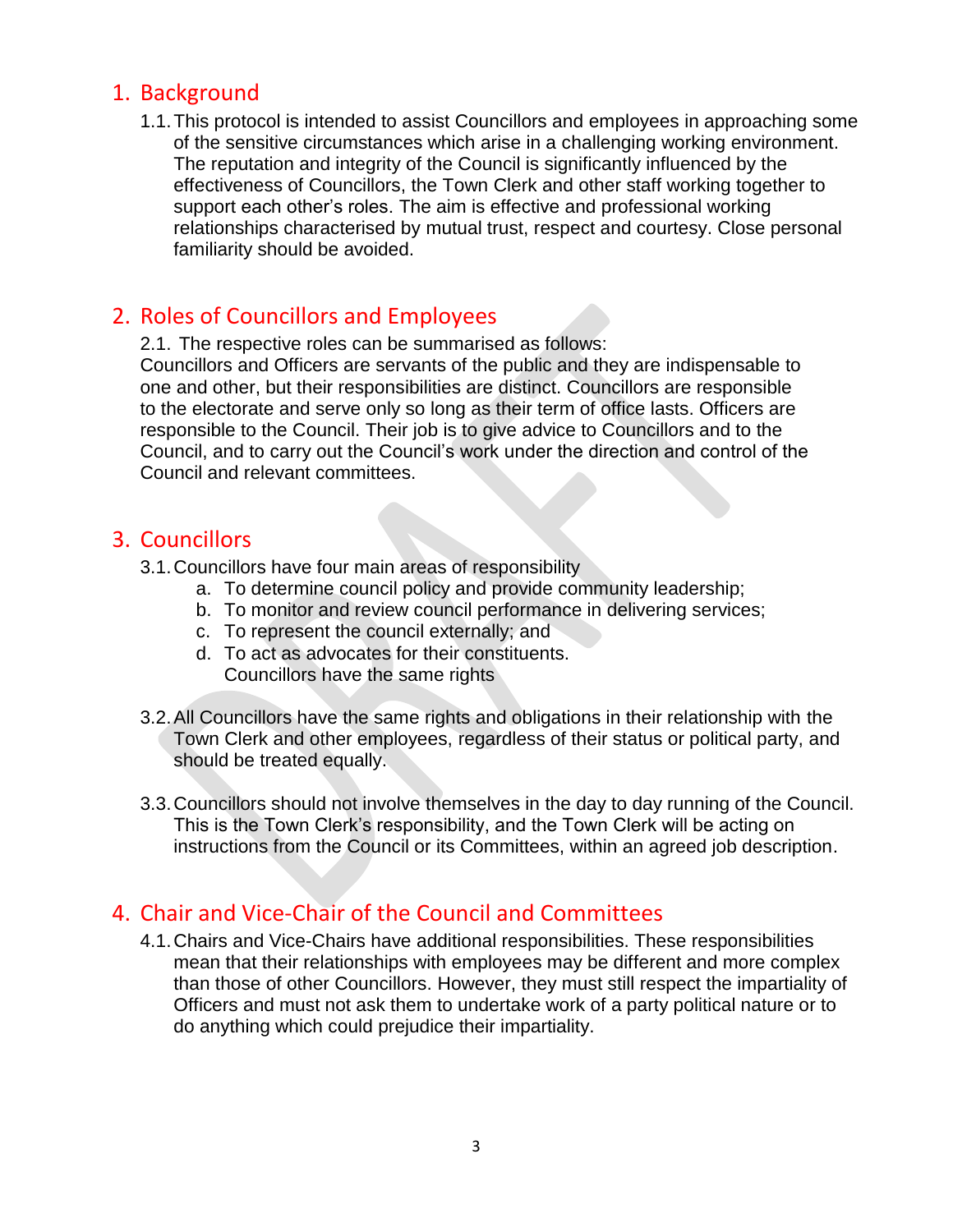#### <span id="page-3-0"></span>5. Officers

5.1.The role of Officers is to give advice and information to Councillors and to implement the policies determined by the Council. In giving such advice to Councillors, and in preparing and presenting reports, it is the responsibility of the Officer to express his/her own professional views and recommendations. An Officer may report the views of individual Councillors on an issue, but the recommendation should be the Officer's own. If a Councillor wishes to express a contrary view they should not pressurise the officer to make a recommendation contrary to the officer's professional view, nor victimise an officer for discharging his/her responsibilities.

#### <span id="page-3-1"></span>6. Expectations

- 6.1.All Councillors can expect:
	- a. A commitment from Officer's to the council as a whole, and not to any individual Councillor, group of Councillors or political group;
	- b. A working partnership;
	- c. Officers to understand and support respective roles, workloads and pressures;
	- d. A timely response from Officers to enquiries and complaints;
	- e. Officer's professional advice, not influenced by political views or personal preferences;
	- f. Regular, up to date, information on matters that can reasonably be considered appropriate and relevant to their needs, having regard to any individual responsibilities or positions that they hold;
	- g. Officers to be aware of and sensitive to the public and political environment locally;
	- h. Respect, courtesy, integrity and appropriate confidentiality from Officers;
	- i. Training and development opportunities to help them carry out their role effectively;
	- j. Not to have personal issues raised with them by Officers outside the council's agreed procedures;
	- k. That Officers will not use their contact with Councillors to advance their personal interests or to influence decisions improperly;
	- l. That Officers will at all times comply with the relevant code of conduct.
- 6.2.Officers can expect from Councillors:
	- a. A working partnership
	- b. An understanding of, and support for, respective roles, workloads and pressures;
	- c. Leadership and direction;
	- d. Respect, courtesy, integrity and appropriate confidentiality;
	- e. Not to be used to make a political statement;
	- f. Not to be bullied or to be put under undue pressure;
	- g. That Councillors will not use their position or relationship with officers to advance their personal interests or those of others or to influence decisions improperly;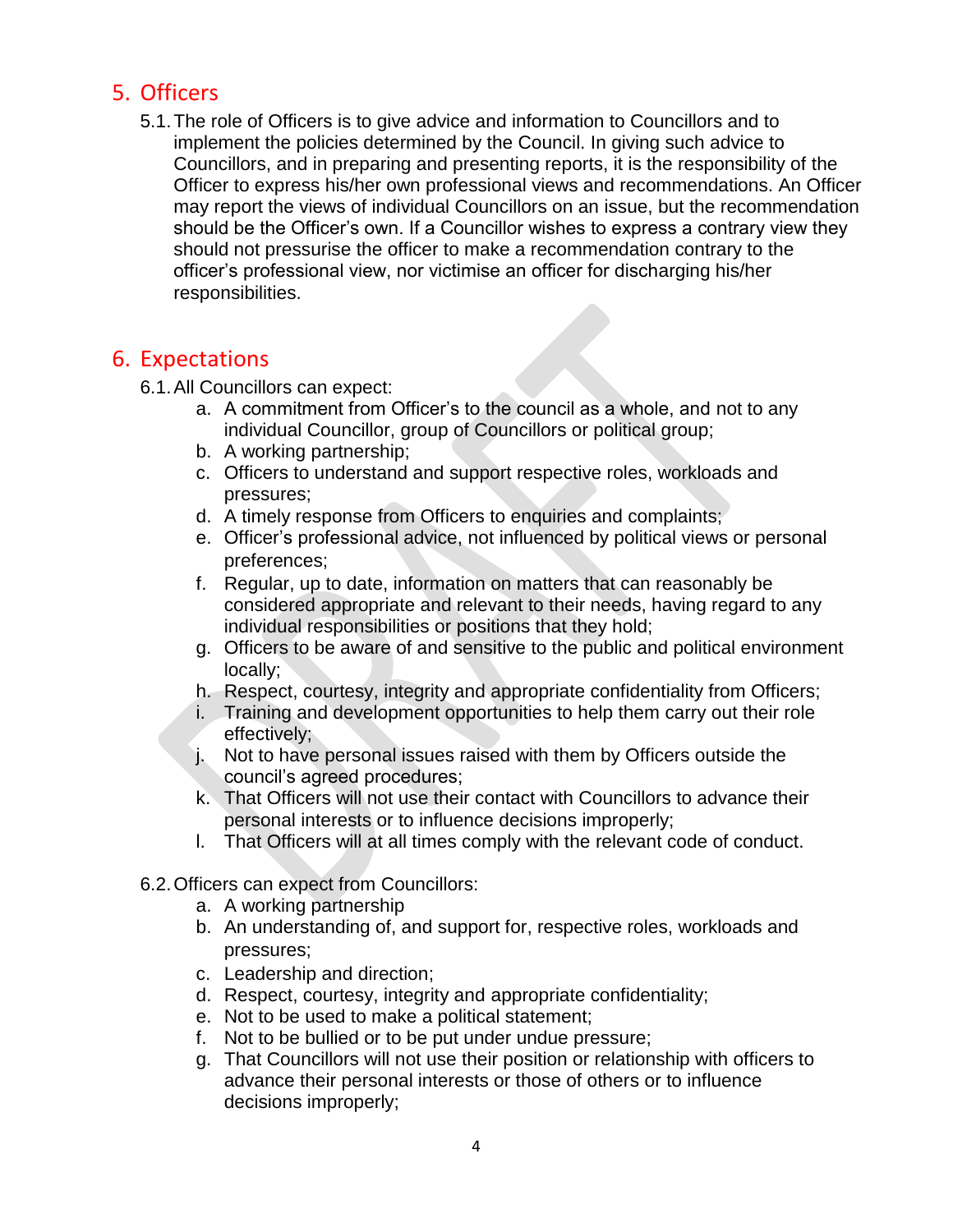h. That Councillors will at all times comply with the council's adopted Code of Conduct.

# <span id="page-4-0"></span>7. Relationship Between Members and Officers

- 7.1.It is important that any dealings between Members and Officers, both written and oral, should observe professional standards of courtesy.
- 7.2. The relationship between Members and Officers will be enhanced by friendly relations. However, mutual respect and the belief that Officers are providing objective professional advice to Members must not be compromised. Members and Officers should be cautious in developing close friendships
- 7.3. To avoid reputational damage to the Council, disagreements between Members and Officers should be acknowledged and resolved in private, rather than in public or through the media.
- 7.4. This policy prohibits Members raising matters related to the conduct or capability of employees in public. They must be aware of the lines of accountability within service areas and must not apply pressure to an Officer to act in a manner contrary to the instructions of his or her line manager.
- 7.5. Officers must not allow their personal or political opinions to influence or interfere with their work. Officers should not take part, and Members should not ask Officers to take part, in any activity which could be seen as influencing support for a political party. Officer support in these circumstances must not extend beyond providing information and advice in relation to matters of Council business.
- 7.6. Officers must not be involved in advising Members on matters of party political business.
- 7.7. Officers must respect the confidentiality of any party group discussions at which they are present. They should not relay the content of any such discussion to another party group or the media. If Officers receive information which, although confidential, they have a duty to disclose elsewhere (e.g. under FOISA legislation), Officers must indicate that this is the case.
- 7.8. Both Members and Officers should adhere to the rules and regulations set by Council to manage committee business, for example, Procedural Standing Orders and Committee Terms of Reference and Delegated Functions.
- 7.9. Both Members and Officers have access to information which has not yet been made public and is still confidential. It is a betrayal of trust to breach such confidences. Confidential information must never be disclosed or used for personal or political advantage or to the disadvantage or the discredit of the Council or anyone else. The Town Clerk will instigate any appropriate investigations into actual or alleged breaches of confidence in relation to the release of confidential information.
- 7.10. Special care needs to be exercised if Officers are involved in providing information and advice to a party group meeting which includes persons who are not Members. Such persons will not be bound by the Councillors' Code of Conduct (in particular, the provisions concerning the declaration of interests and confidentiality). Officers may not be able to provide the same level of information and advice as they would to a meeting where those in attendance are bound by the provisions of the Code.
- 7.11. Members should raise with the Town Clerk any concerns about the political neutrality of an Officer.
- 7.12. Officers should ensure that they provide the necessary respect and courtesy due to Members in their various roles. Equally, Members should ensure that they provide the necessary respect and courtesy due to Officers in their roles.
- 7.13. Members should not put pressure on an Officer with regard to matters which have been delegated for Officer decision under the Scheme of Delegation to Officers. Officers